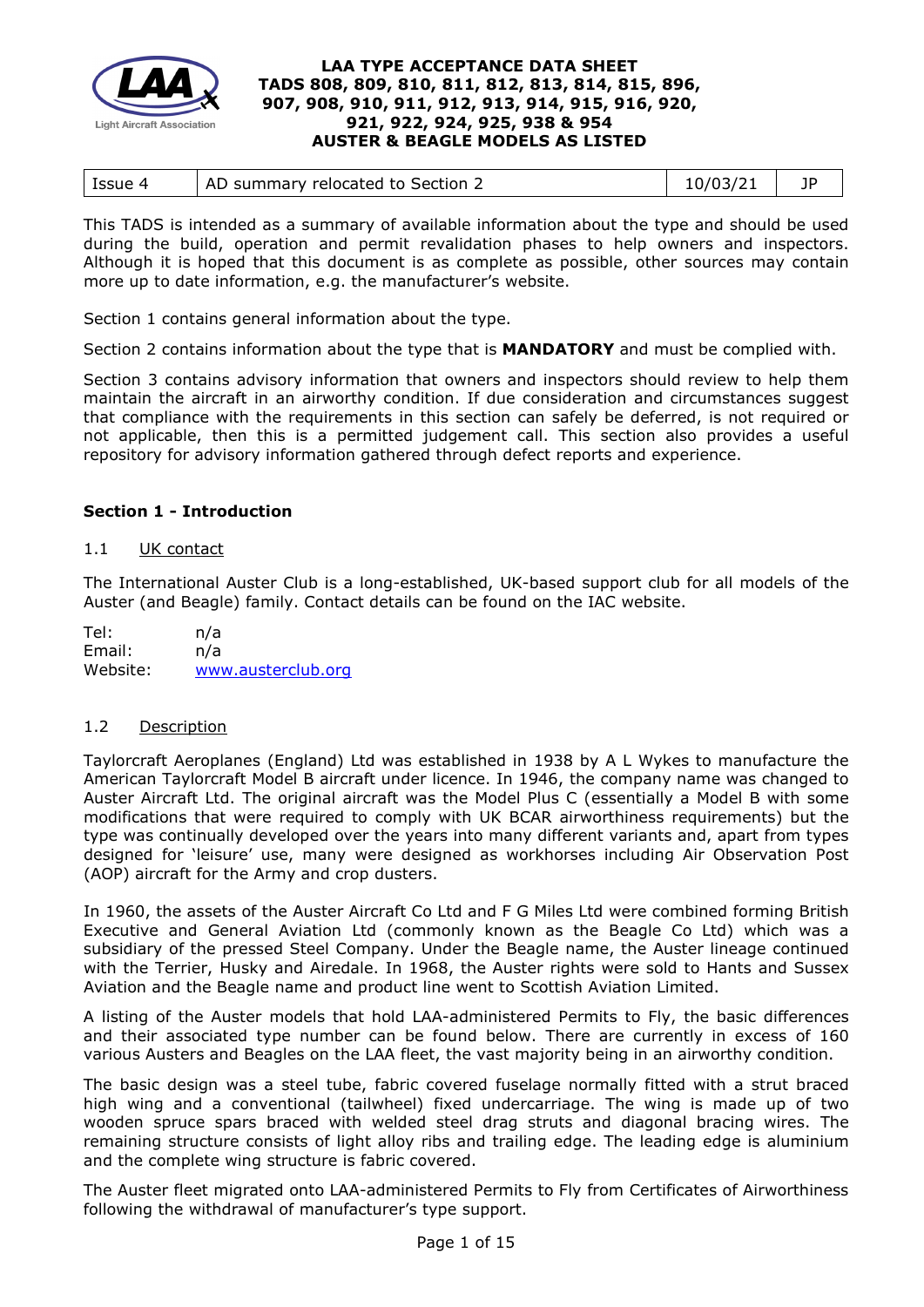

Associated with the [International Auster Club](http://www.austerclub.org/) is the [Auster Heritage Group](http://www.austerhg.org/index.php) which provides a large resource of scanned information on the Auster and Beagle marques.

Engine types include Blackburn Cirrus and Bombardier, de Havilland Gipsy Major, Continental and Lycoming powerplants depending on the variant. Some models on the LAA fleet may have been re-engined with different engines than they were originally built with.

Propellers, again, vary depending on the model and powerplant used but are mostly two blade metal or wood fixed pitch propellers from pretty much every propeller manufacturer. Some of the larger engine AOP aircraft are fitted with variable pitch propellers.

Note that the only propeller(s) approved for an individual aircraft are those listed on the individual aircraft's Operating Limitations document or in the PTL/1 (Propeller Type List) for the type (where applicable).

The Auster types are all classified as SEP (Group A) aircraft.

Type number and model description:

| <b>LAA</b><br>Type<br>No. | Auster Model     | Original Model Description                                                                                                                           | <b>Current Engine Types</b>              |  |
|---------------------------|------------------|------------------------------------------------------------------------------------------------------------------------------------------------------|------------------------------------------|--|
| 808                       | Mk 5             | Mk 4 with blind flying panel and<br>improved trimming system                                                                                         | Gipsy Major 1C<br>Lycoming O-290 & O-320 |  |
|                           | Mk 5D (Modified) | Mk 5 with Gipsy Major and<br>enlarged fin                                                                                                            |                                          |  |
|                           | 5J/1 Autocrat    | Three seat version based on Mk 5,<br>single piece screen, 100 hp Cirrus<br>Minor 2.                                                                  | Cirrus Minor 2                           |  |
| 809                       | 5J/1B Aiglet     | J/1 with enlarged tail and 130 hp<br>Gipsy Major 1                                                                                                   | Gipsy Major<br>Lycoming O-320 & O-360    |  |
|                           | 5/J1S Autocrat   | J/1 with 145 hp Gipsy Major 10-2/2                                                                                                                   |                                          |  |
| 810                       | 5 J/2 Arrow      | Two seat J/1, covered in rear and<br>upper cabin                                                                                                     | Continental C85 & C90                    |  |
| 811                       | 5 J/4 Archer     | J/2 with Cirrus Minor engine                                                                                                                         | Cirrus Minor 2<br>Continental O-200      |  |
| 812                       | D4-108           | Two seat version of J/2 with<br>Lycoming O-235                                                                                                       | Lycoming O-235                           |  |
| 813                       | J/1-A (Crofton)  | J/1-A assembled from parts                                                                                                                           | Cirrus Minor 2<br>Lycoming O-290         |  |
| 814                       | J/1N Alpha       | J/1B without oil cooler                                                                                                                              | Cirrus Minor 2<br>Gipsy Major 1          |  |
|                           | J/1N (modified)  | J/1N modified with Lycoming O-320                                                                                                                    | Lycoming O-320                           |  |
| 815                       | Auster Kingsland | 5J/1 modified to two seater with<br>Continental O-200, OP.6 wings,<br>split flaps, Cessna 150 wing<br>mounted fuel tanks & wheel/brake<br>assemblies | Continental O-200                        |  |
| 896                       | AOP.6, 6A        | Modified AOP.5, strengthened rear<br>fuselage, external flaps, increase<br>MTWA, 145 hp Gipsy Major 7                                                | Gipsy Major 10 Mk 1                      |  |
| 907                       | D6 Series 180    | J/5B with 180 hp Lycoming O-360.                                                                                                                     | Lycoming O-360                           |  |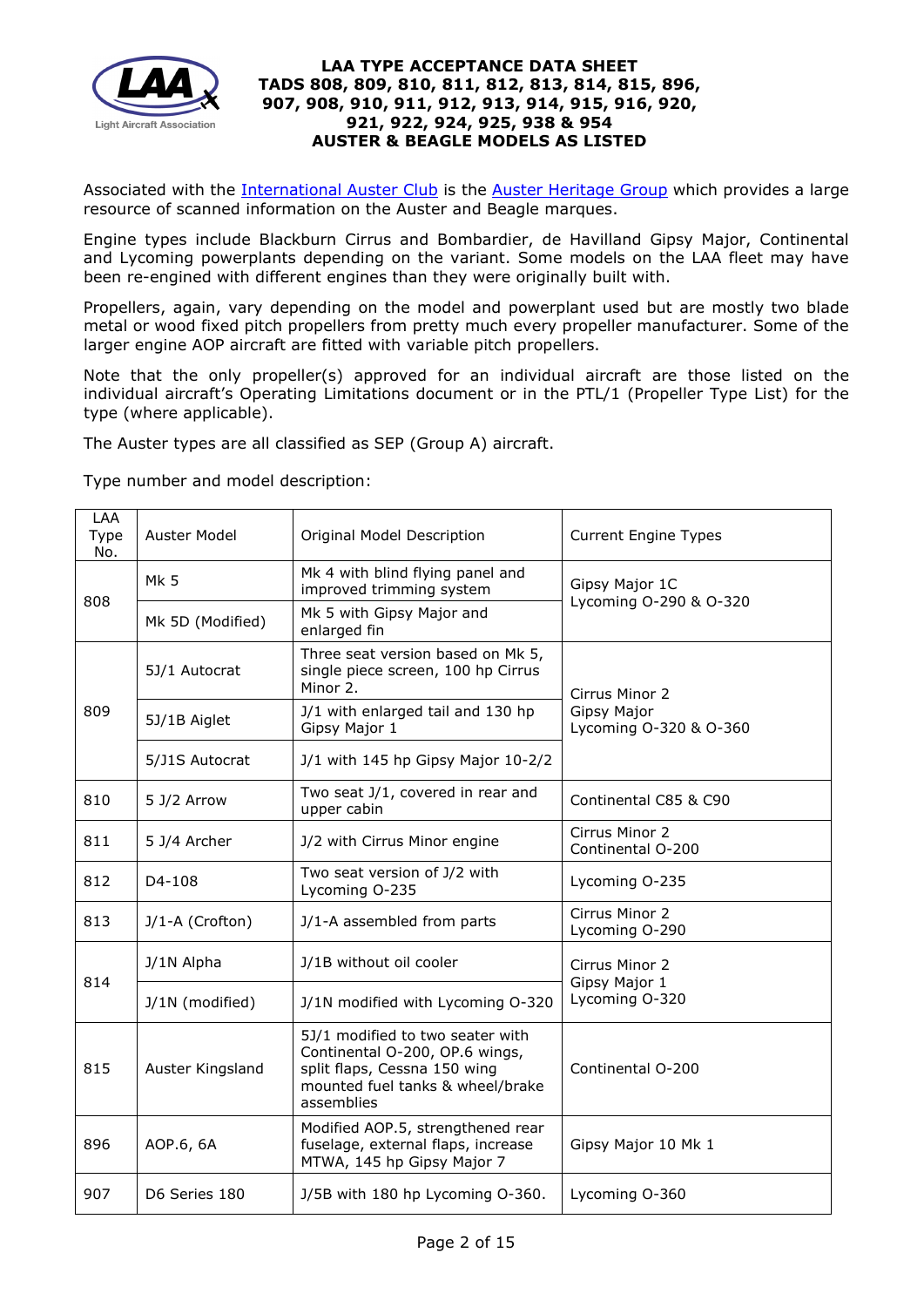

|     | Beagle A.61 Terrier<br>Series 2 | Terrier 1 with new u/c and flaps,<br>larger tail and differential ailerons               | Gipsy Major 10-1 & 10-2                |  |
|-----|---------------------------------|------------------------------------------------------------------------------------------|----------------------------------------|--|
| 908 | Beagle A.61 Terrier<br>Series 3 | Terrier 2 with Lycoming O-320                                                            | Lycoming O-320                         |  |
| 910 | Beagle A.109<br>Airedale        | Four seat, high wing light tourer<br>with fixed tricycle u/c                             | Lycoming O-360                         |  |
| 911 | J/5Q Alpine                     | J/5R with 145 hp Gipsy Major                                                             | Gipsy Major 1                          |  |
|     | J/5R Alpine                     | Three seat J/5L with J/5B wings<br>and Gipsy Major 10-1                                  | Gipsy Major 10-1                       |  |
| 912 | Beagle A.61<br>Series 1         | AOP.6 conversion with rear bench<br>seat, electric start, new exhaust &<br>civil trim    | Gipsy Major 10-1                       |  |
| 913 | J/5V Series 160                 | J/5B with Lycoming O-320                                                                 | Lycoming O-320                         |  |
|     | J/5G Autocar                    | JB for crop spraying with 155 hp<br>Cirrus Major 3                                       |                                        |  |
| 914 | J/5L Aiglet Trainer             | J/5F with 145 hp Gipsy Major 10-<br>2/1                                                  | Cirrus Major 3<br>Gipsy Major 10 Mk 2  |  |
|     | J/5P Autocar                    | J/5B with 145 hp Gipsy Major 10-2                                                        |                                        |  |
| 915 | Mk 3                            | Auster 1 with 130 hp Gipsy Major 1<br>and split flaps                                    | Gipsy Major 1                          |  |
| 916 | J/1 Autocrat                    | Three seat version based on Mk 5,<br>single piece screen, 100 hp Cirrus<br>Minor 2       | Cirrus Minor 2                         |  |
| 920 | AOP.9                           | Two/three seat, all metal wing, 185<br>hp Bombardier 203                                 | Bombardier 20801<br>Lycoming O-360-A1D |  |
| 921 | J/5F Aiglet Trainer             | Four seat J/5, short wings, stressed<br>for aerobatics                                   | Gipsy Major 1 & 10 Mk 1                |  |
| 922 | Beagle E3                       | AOP.9 with Continental IO-470.<br>Also designated AOP.11                                 | Continental IO-470-D                   |  |
| 924 | Beagle D5 Series<br>180 Husky   | J/1N Alpha with modified tail and<br>160 hp Lycoming O-320 or 180 hp<br>$O-360$          | Lycoming O-360                         |  |
| 925 | Mk4                             | New airframe, enlarged cockpit<br>glazing, 130 hp Lycoming O-290                         | Lycoming O-290                         |  |
| 938 | J/1U Workmaster                 | J/1 with strengthened airframe,<br>larger tail, heavy duty u/c, 180 hp<br>Lycoming O-360 | Superior XP-IO-360                     |  |
| 954 | B8 Agricola                     | Low wing, single seat, agricultural<br>aircraft                                          | Continental IO-470-B                   |  |

Further in-depth reference information on the Auster lineage and model production can also be found at **British Aviation - Projects to Production**.

# **Section 2 – Mandatory information for owners, operators and inspectors**

At all times, responsibility for the maintenance and airworthiness of an aircraft rests with the owner. Condition No 3 of a Permit to Fly requires that: *"the aircraft shall be maintained in an airworthy condition".*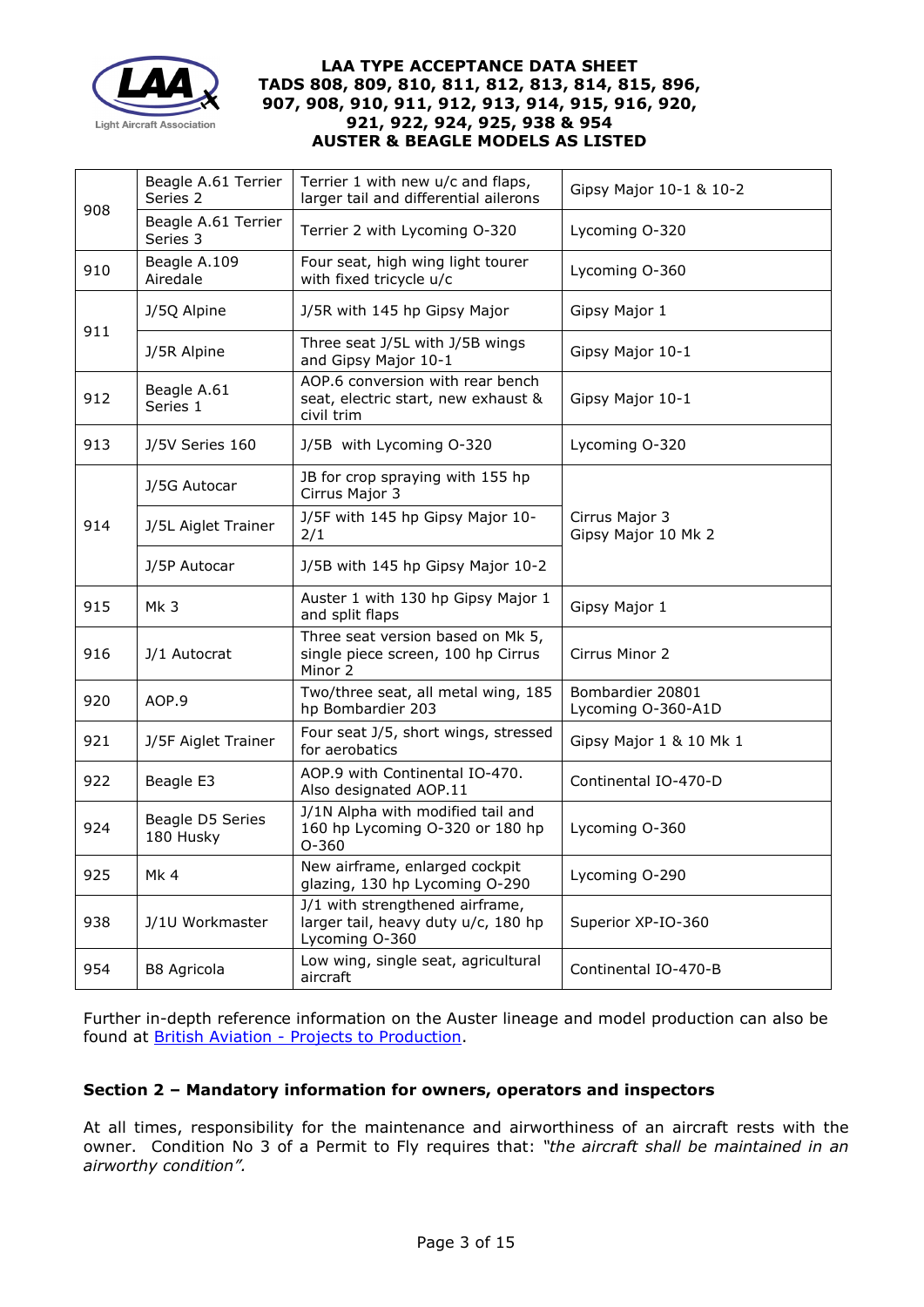

## 2.1 Fast Build Kit 51% Compliance

Not applicable

## 2.2 Build Manual

Not applicable

## 2.3 Build Inspections

Not applicable

## 2.4 Flight Manual

Flight Manuals should be available for most aircraft but should be used with caution if the aircraft has been modified in any way from original, such as with a different engine or propeller, for instance.

The [International Auster Club](http://www.austerclub.org/) is probably a good place to start to find out information on obtaining a particular manual. Some manuals for reference purposes are also available for Austers at [Avialogs \(Auster\)](http://www.avialogs.com/index.php/en/aircraft/uk/beagle-aircraft/a61/flight-manual-for-the-beagle-a-61-series-2.html) and for Beagles at [Avialogs \(Beagle\).](http://www.avialogs.com/index.php/en/aircraft/uk/beagle-aircraft/a61.html)

### 2.5 Airworthiness Directives

The majority of the Airworthiness Directives for the Auster family were issued decades ago and concerned one-off inspections and modifications, although some are repetitive inspections. Nevertheless, they should be taken into consideration, especially on aircraft being restored to flying condition.

These CAA ADs are listed in CAA [CAP 747](http://caa.co.uk/cap747) (Mandatory Requirements for Airworthiness) and were previously found in CAA CAP 476 (Mandatory Aircraft Modifications and Inspections Summary). Where possible, relevant Service Bulletins have been linked to ADs and are also listed separately below.

### CAA Airworthiness Directives

Auster 3, 4 and 5 Variants, J and D Series and Taylorcraft Plus C and D Aircraft

| CAA AD      | <b>Associated Docs</b> | Subject                                                                                              | Applicability & Notes                                                                                                                                                      |
|-------------|------------------------|------------------------------------------------------------------------------------------------------|----------------------------------------------------------------------------------------------------------------------------------------------------------------------------|
| 2463 PRE 80 | Mod 135                | To introduce strengthened flap<br>shaft levers and flap torque tube<br>levers                        | Mks 4, 5, 5C and 5D aircraft                                                                                                                                               |
| 2464 PRE 80 | Mod 142                | To change the specification of rear<br>undercarriage and lift strut fittings<br>from 3S3 to DTD-124A | First sixty-one Mk 3 aircraft only.<br>S/N 233-248 inclusive, 251-264<br>inclusive & 266-296 inclusive                                                                     |
| 2465 PRE 80 | Mod 144                | Introduction of 5/8" diameter<br>rudder mass balance arm                                             | Mks 3, 4, 5, 5C & Taylorcraft Plus<br>Model C & D only. Mod. 159<br>(Introduction of rudder mass<br>balance weight to P/N J4252) is an<br>alternative to this modification |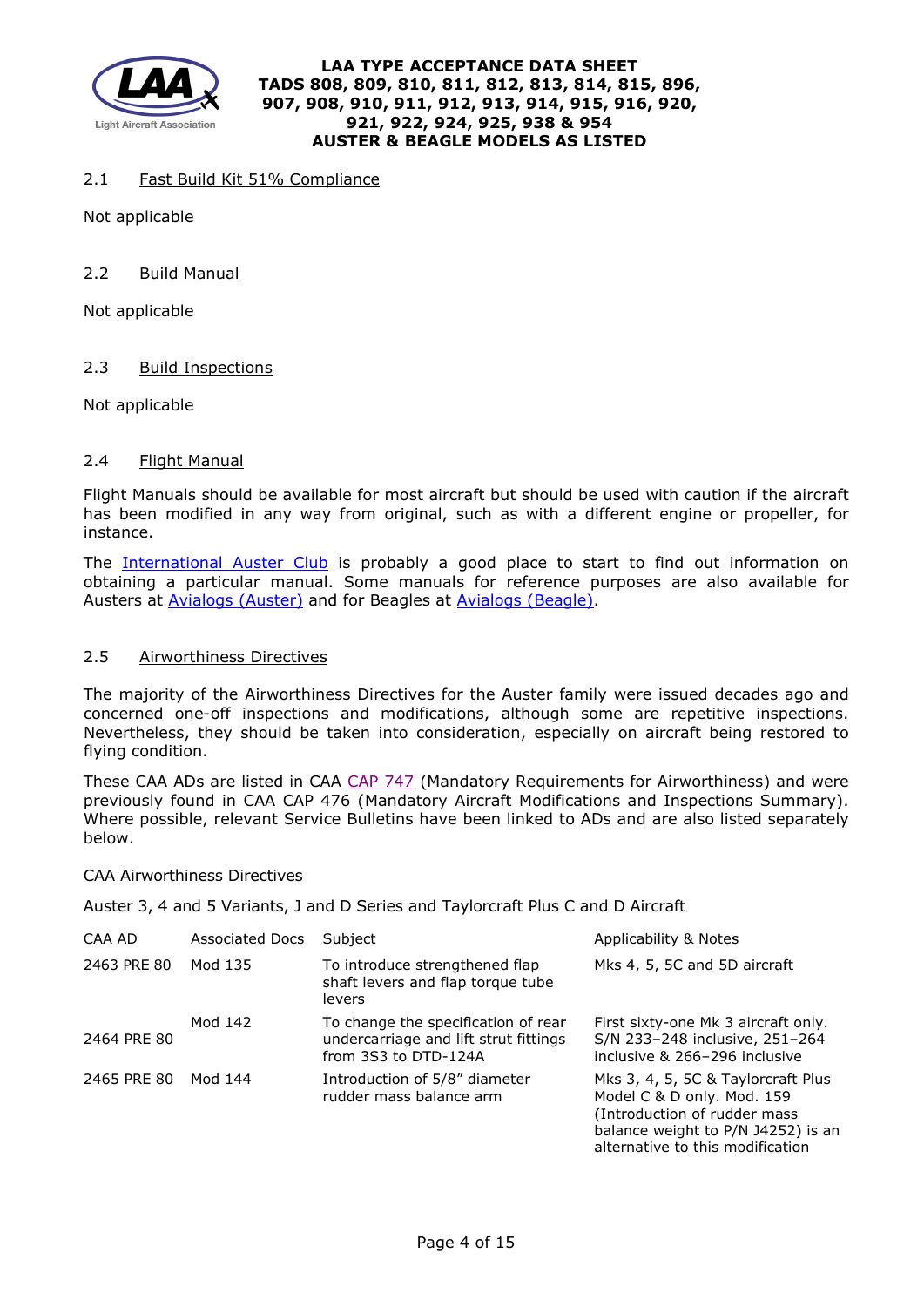

| 2466 PRE 80 | Mod 154<br><b>SB 53</b><br><b>SB RFS/AUS/3</b> | Introduction of wing fabric DTD<br>575, using specially woven tape of<br>greater strength with 3" pitch<br>stringing                        | Mks 3, 4, 5, 5C, 5D and Taylorcraft<br>Plus Model C & D mainplanes only.<br>Mod 138 (Strengthened fabric<br>attachments) & Mod 167 (Fabric to<br>DTD 540, superseded by BS 7F1)<br>are alternatives. On all other<br>variants, the mod is incorporated<br>into the build standard, but if<br>mainplanes and/or ailerons are to<br>be re-covered, Mod 154 must be<br>embodied in accordance with the<br>relevant fabric covering drawings.<br>(Use of DTD 540 fabric, now<br>superseded by BS 7F1 is an<br>alternative fabric to DTD 575).<br>Beagle SB 53 (Auster Series) & R F<br>Saywell Ltd SB RFS/73/2 refer |
|-------------|------------------------------------------------|---------------------------------------------------------------------------------------------------------------------------------------------|------------------------------------------------------------------------------------------------------------------------------------------------------------------------------------------------------------------------------------------------------------------------------------------------------------------------------------------------------------------------------------------------------------------------------------------------------------------------------------------------------------------------------------------------------------------------------------------------------------------|
| 2467 PRE 80 | Mod 164                                        | Introduction of redesigned engine<br>mounting to Drawings No DFF 18<br>Mk 3 & DFF 19 Mk 3                                                   | Mks 4 & 5. Mod 118 (Mountings to<br>Drawings Nos DFF 18 & 19 Mk 2) is<br>an alternative to this modification                                                                                                                                                                                                                                                                                                                                                                                                                                                                                                     |
| 2468 PRE 80 | Mod 1381                                       | Introduction of redesigned engine<br>mounting to Drawings No DFF 18<br>Mk 3 & DFF 19 Mk 3                                                   | Mks 4 & 5. Mod 118 (Mountings to<br>Drawings Nos DFF 18 & 19 Mk 2) is<br>an alternative to this modification                                                                                                                                                                                                                                                                                                                                                                                                                                                                                                     |
| 2469 PRE 80 | Mod 1670                                       | To introduce improved engine<br>mounting to Drawing No EJF 106<br>Issue K by addition of wrapper<br>plate at rear bearer foot<br>attachment | Mk 5J1                                                                                                                                                                                                                                                                                                                                                                                                                                                                                                                                                                                                           |
| 2470 PRE 80 | Mod 1838                                       | Introduction of starter isolation<br>switch                                                                                                 | All Auster aircraft with electric<br>starter motors                                                                                                                                                                                                                                                                                                                                                                                                                                                                                                                                                              |
| 2471 PRE 80 | Mod 2555                                       | To introduce safety tube in tailplane<br>attachment tube                                                                                    | Not specified                                                                                                                                                                                                                                                                                                                                                                                                                                                                                                                                                                                                    |
| 2472 PRE 80 | Mod 2601                                       | To introduce throttle lever in mild<br>steel                                                                                                | Mks J5F, J5G & J5H                                                                                                                                                                                                                                                                                                                                                                                                                                                                                                                                                                                               |
| 2473 PRE 80 | Mod 2737<br><b>SB 36</b>                       | To introduce cap nut at engine fuel<br>pipe banjo connection to facilitate<br>locking                                                       | All Auster 5J2 aircraft and Auster<br>Mk 4 & 5 fitted with Pesco type<br>vacuum pumps & electric starters.<br>Auster SB 36 refers                                                                                                                                                                                                                                                                                                                                                                                                                                                                                |
| 2474 PRE 80 | Mods 2898,<br>2899 & 2902                      | Introduction of flexible mounted<br>whip aerial                                                                                             | Only applicable to aircraft cleared<br>for flight in icing conditions                                                                                                                                                                                                                                                                                                                                                                                                                                                                                                                                            |
| 2475 PRE 80 | Mod 3234<br><b>SB 41</b>                       | Introduction of retaining pin for<br>forward tailplane attachment safety<br>tube                                                            | Auster SB 41 refers                                                                                                                                                                                                                                                                                                                                                                                                                                                                                                                                                                                              |
| 2476 PRE 80 | Mod 3285<br><b>SB 41</b>                       | Radius on trimmer guide tubes                                                                                                               | Auster types 5J1, 5J1B, J1N, 5J2,<br>5J4, 5J5, J5B & J5P. N/A to aircraft<br>fitted with belled mouth guide<br>tubes at elevator trailing edge.<br>Auster SB 41 refers                                                                                                                                                                                                                                                                                                                                                                                                                                           |
| 2477 PRE 80 | Mod 3663                                       | Strengthened actuator lever<br>assemblies on flap control torque<br>shaft                                                                   | Auster types Mk 4, 5, 5C, 5D, 5J1,<br>5J1B, J1N, J1U, 5J5, J5F, J5K, J5L,<br>J5B, J5G, J5H, J5P, J5Q, J5R, J5V.<br>Should have been embodied by 01<br>Apr 1961                                                                                                                                                                                                                                                                                                                                                                                                                                                   |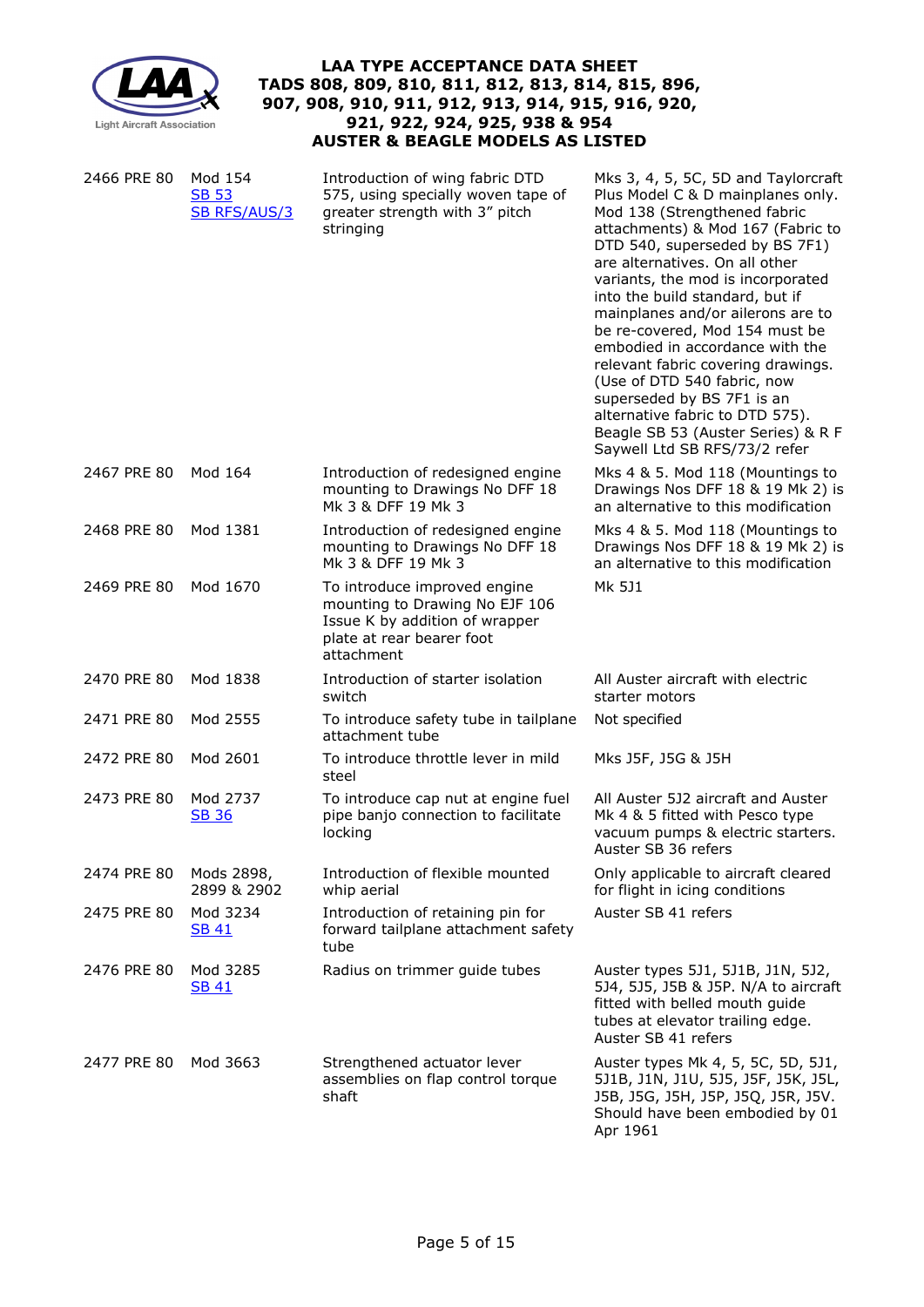

| 2478 PRE 80 | Mod 4069<br><b>SB 53</b><br>RF Saywell Ltd<br><b>SB RFS/73/2</b> | Introduction of additional stringing                                     | Model C, Model D, Mk 3, 4, 5, 5C,<br>5D, 5J1, 5J1B, J1N, J1S, J1U, J2,<br>J4, J5, J5B, J5F, J5G, J5H, J5K, J5L,<br>J5P, J5Q, J5R, J5V, J8L, D4, D5 &<br>D6. This mod is applicable to all<br>mainplanes of aircraft of the above<br>types in which incorrect taping<br>and/or stringing materials have<br>been used during the last<br>recovering of the components.<br>NOTE: This modification is an<br>acceptable alternative to Auster<br>Mod. 138 referred to in connection<br>with Mod. 154. Beagle SB 53<br>(Auster Series) & RF Saywell Ltd SB<br>RFS/73/2 refer |
|-------------|------------------------------------------------------------------|--------------------------------------------------------------------------|-------------------------------------------------------------------------------------------------------------------------------------------------------------------------------------------------------------------------------------------------------------------------------------------------------------------------------------------------------------------------------------------------------------------------------------------------------------------------------------------------------------------------------------------------------------------------|
| 2479 PRE 80 | Mod 4073<br><b>SB 52</b>                                         | Introduction of cockpit placard and<br>loading chart.                    | Mk 4, 5, 5C, 5D, J1, J1B, J1N, J1S,<br>J1U, J5, J5B, J5F, J5G, J5H, J5K,<br>J5L, J5P, J5Q, J5R, J5V, D5 & D6.<br>Beagle SB 52 (Auster Series) refers                                                                                                                                                                                                                                                                                                                                                                                                                    |
| 2480 PRE 80 | Mod 4179                                                         | Replacement of toxic type fire<br>extinguishers                          | Model D, Mk 3, J1, J1N, J2, J4,<br>D6/160, D6/180 & 6A. Should have<br>been embodied by 30 Sep 1965                                                                                                                                                                                                                                                                                                                                                                                                                                                                     |
| 2481 PRE 80 | <b>Mod A182</b><br><b>SB 55</b>                                  | Fuel and oil vent restriction for AC<br>lightweight diaphragm fuel pumps | D5/160, D5/180, D6/160, D6/180,<br>J1U and J5V. Compliance required<br>by 01 Sep 1964. Beagle SB 55<br>(Auster Series) refers                                                                                                                                                                                                                                                                                                                                                                                                                                           |
| 2482 PRE 80 | <b>SB 32</b>                                                     | Inspection of the tailplane front<br>attachments                         | All variants except Taylorcraft Plus<br>C & Auster J1U. Inspect for signs of<br>fracture of the leading edge tube in<br>the vicinity of the saddle washers at<br>periods not exceeding 300 flight<br>hours. NOTE: This inspection is not<br>necessary if the saddle washers are<br>welded to the tube (instead of<br>brazed) or if the aircraft has Mod<br>No 3252 or 3413 embodied                                                                                                                                                                                     |
| 2483 PRE 80 | <b>SB 30</b>                                                     | Inspection of the tailplane<br>attachment stubs                          | All variants except Taylorcraft Plus<br>C & Auster J1U. Inspect for signs of<br>failure at periods not exceeding 100<br>flight hours (Auster J5F, J5L & J8L<br>Aiglet Trainers) or 300 flight hours<br>(Taylorcraft Plus D and all other<br>variants other than J5F, J5L & J8L).<br>This inspection need not be carried<br>out if Mod 3252 or 3413 together<br>with 2555 & 3234 are embodied                                                                                                                                                                            |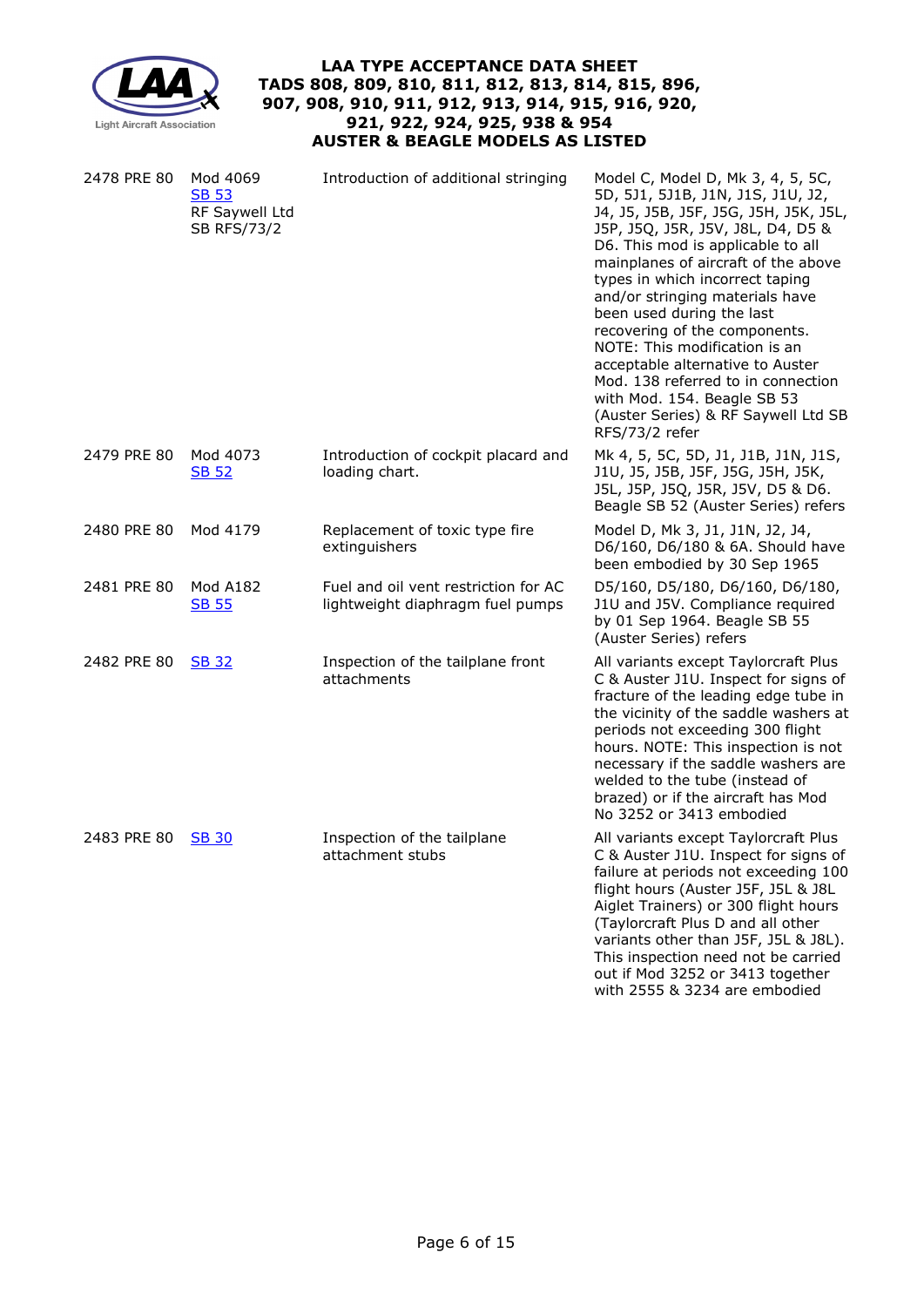| <b>LAA TYPE ACCEPTANCE DATA SHEET</b><br>TADS 808, 809, 810, 811, 812, 813, 814, 815, 896,<br>907, 908, 910, 911, 912, 913, 914, 915, 916, 920,<br>921, 922, 924, 925, 938 & 954<br><b>Light Aircraft Association</b><br><b>AUSTER &amp; BEAGLE MODELS AS LISTED</b> |                                    |                                                       |                                                                                                                                                                                                                                                                                                                                                                                                                                                                                                     |  |
|----------------------------------------------------------------------------------------------------------------------------------------------------------------------------------------------------------------------------------------------------------------------|------------------------------------|-------------------------------------------------------|-----------------------------------------------------------------------------------------------------------------------------------------------------------------------------------------------------------------------------------------------------------------------------------------------------------------------------------------------------------------------------------------------------------------------------------------------------------------------------------------------------|--|
| 2484 PRE 80                                                                                                                                                                                                                                                          | <b>SB 50</b>                       | Life limitation of rudder control<br>cables           | Rudder cables P/N JA 2393X & JA<br>2394X when installed over small (1<br>3/4") diameter pulleys at the<br>change of direction some 12"<br>rearward from the rudder bar must<br>be renewed at periods not<br>exceeding 200 flight hours. In all<br>other cases cables P/N JA 2393X &<br>JA 2394X may remain in service up<br>to a maximum of 1200 flight hours.<br>NOTE: Reference should be made<br>to Auster SB 50. The inspections of<br>rudder cables detailed in this<br>bulletin are mandatory |  |
| 2485 PRE 80<br>Revision 1                                                                                                                                                                                                                                            | <b>SB 54</b>                       | Inspection of the engine mounting<br>attachment bolts | Models as detailed in Beagle SB 54.<br>Compliance is required at intervals<br>not exceeding 1000 flight hours.<br>Inspect the engine mounting<br>attachment bolts in accordance<br>with the SB. NOTE: This AD<br>revision removes the 5 year repeat<br>requirement of the SB                                                                                                                                                                                                                        |  |
|                                                                                                                                                                                                                                                                      | 2486 PRE 80 HS/Auster SB 1         | Propeller operating restriction<br>placard            | Aircraft fitted with propeller models<br>2D36C14-X/78KM, 2D34C53-<br>X/74E & B2D34C53-X/7.<br>Compliance required as detailed in<br>HS/Auster SB 1                                                                                                                                                                                                                                                                                                                                                  |  |
| 2487 PRE 80                                                                                                                                                                                                                                                          | N/A                                | Rear seat loading limitations<br>amendment            | Auster Models Mk 4, 5, 5C, 5D, J1,<br>J1B, J1N, J1S, J5, J5B, J5F, J5G,<br>J5H, J5K, J5L, J5P, J5Q, J5R, J5V,<br>D5 & D6 which are fitted with a<br>forward fuselage fuel tank.<br>Compliance is required prior to the<br>next flight on which it is intended to<br>carry passengers on the rear bench<br>seat, but in any case not later than<br>30 Sep 1976. See further<br>information in Para 3.4 below                                                                                         |  |
| $015 - 11 - 80$                                                                                                                                                                                                                                                      | <b>SB RFS/AUS/3</b>                | Inspection of Bendix brake back<br>plates             | All aircraft fitted with Bendix<br>mechanical brakes. Inspect IAW R F<br>Saywell Ltd SB RFS/AUS/3 at next<br>50 hour inspection and thereafter<br>at each 100 flight hour or Annual<br>Inspection whichever is the sooner                                                                                                                                                                                                                                                                           |  |
|                                                                                                                                                                                                                                                                      | Auster 6A and Beagle A.61 Aircraft |                                                       |                                                                                                                                                                                                                                                                                                                                                                                                                                                                                                     |  |
| CAA AD                                                                                                                                                                                                                                                               | <b>Associated Docs</b>             | Subject                                               | Applicability                                                                                                                                                                                                                                                                                                                                                                                                                                                                                       |  |
| 2488 PRE 80                                                                                                                                                                                                                                                          | N/A                                | Inspection of the tailplane front<br>attachments      | Inspect for signs of fracture of the<br>leading edge tube in the vicinity of<br>the saddle washers at periods not<br>exceeding 300 flight hours. NOTE:<br>This inspection is not necessary if<br>the saddle washers are welded to<br>the tube (instead of brazed) or if<br>the aircraft has Mod No 3252 or<br>3413 embodied                                                                                                                                                                         |  |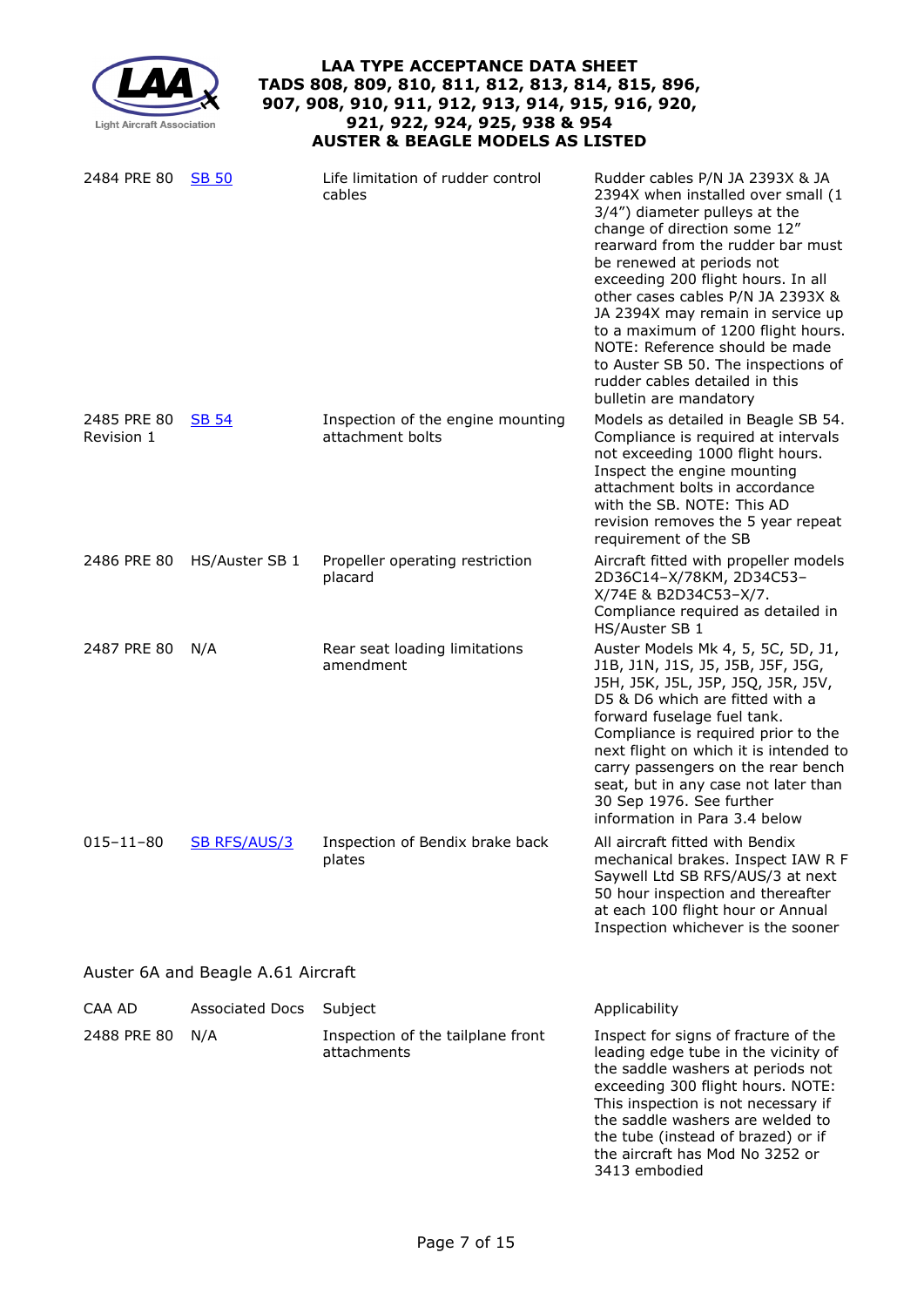| <b>LAA TYPE ACCEPTANCE DATA SHEET</b><br>TADS 808, 809, 810, 811, 812, 813, 814, 815, 896,<br>907, 908, 910, 911, 912, 913, 914, 915, 916, 920,<br>921, 922, 924, 925, 938 & 954<br><b>Light Aircraft Association</b><br><b>AUSTER &amp; BEAGLE MODELS AS LISTED</b> |                                      |                                                                                         |                                                                                                                                                                                                                                                                                                                                                                                                                                                                       |  |
|----------------------------------------------------------------------------------------------------------------------------------------------------------------------------------------------------------------------------------------------------------------------|--------------------------------------|-----------------------------------------------------------------------------------------|-----------------------------------------------------------------------------------------------------------------------------------------------------------------------------------------------------------------------------------------------------------------------------------------------------------------------------------------------------------------------------------------------------------------------------------------------------------------------|--|
| 2489 PRE 80                                                                                                                                                                                                                                                          | N/A                                  | Inspection of the tailplane<br>attachment stubs                                         | Inspect for signs of failure at<br>periods not exceeding 300 flight<br>hours. This inspection need not be<br>carried out if Mod No 3252 or 3413<br>together with 2555 & 3234 are<br>embodied                                                                                                                                                                                                                                                                          |  |
| 2490 PRE 80                                                                                                                                                                                                                                                          | <b>SB 50</b>                         | Life limitation of rudder control<br>cables                                             | Rudder cables P/N JA 2393X & JA<br>2394X when installed over small (1<br>3/4") diameter pulleys at the<br>change of direction some 12"<br>rearward from the rudder bar must<br>be renewed at periods not<br>exceeding 200 flight hours. In all<br>other cases cables P/N JA 2393X &<br>JA 2349X may remain in service up<br>to a maximum of 1200 flight hours.<br>NOTE: Auster SB 50 refers. The<br>inspections of rudder cables<br>detailed in this SB are mandatory |  |
| 2491 PRE 80<br>Revision 1                                                                                                                                                                                                                                            | <b>Beagle SB A9</b><br><b>SB 54</b>  | Inspection of the engine mounting<br>attachment bolts                                   | Auster 6A & Beagle A.61 Series 1 &<br>Rev 1 No A9 & 54 attachment bolts.<br>Compliance is required at intervals<br>not exceeding 1000 flight hours.<br>Inspect the engine mounting<br>attachment bolts in accordance<br>with Beagle SB A9 & 54. NOTE:<br>This AD revision removes the 5<br>year repeat requirement of the SBs                                                                                                                                         |  |
| 2492 PRE 80                                                                                                                                                                                                                                                          | <b>Beagle SB A14</b><br><b>SB 58</b> | Replacement of toxic type fire<br>extinguishers                                         | Models as detailed in Beagle SB<br>A14 & 58. Should have been<br>complied with by 30 Sep 1965                                                                                                                                                                                                                                                                                                                                                                         |  |
| $015 - 11 - 80$                                                                                                                                                                                                                                                      | <b>SB RFS/AUS/3</b>                  | Inspection of Bendix brake back<br>plates                                               | All aircraft fitted with Bendix<br>mechanical brakes. IAW R F<br>Saywell Ltd SB RFS/AUS/3 at next<br>50 hour inspection and thereafter<br>at each 100 flight hour or Annual<br>Inspection whichever is the sooner                                                                                                                                                                                                                                                     |  |
| Beagle A.109                                                                                                                                                                                                                                                         |                                      |                                                                                         |                                                                                                                                                                                                                                                                                                                                                                                                                                                                       |  |
| CAA AD                                                                                                                                                                                                                                                               | <b>Associated Docs</b>               | Subject                                                                                 | Applicability                                                                                                                                                                                                                                                                                                                                                                                                                                                         |  |
| 2422 PRE 80                                                                                                                                                                                                                                                          | Mod A.105□                           | Introduction of cooling duct for<br>starboard magneto                                   | Should have been complied with by<br>01 Jan 1964. Beagle SB A.5 refers                                                                                                                                                                                                                                                                                                                                                                                                |  |
| 2423 PRE 80                                                                                                                                                                                                                                                          | Mod A.118                            | Introduction of increased strength<br>door hinge bearings                               | Should have been complied with by<br>01 Jan 1964. Beagle SB A.5 refers                                                                                                                                                                                                                                                                                                                                                                                                |  |
| 2424 PRE 80                                                                                                                                                                                                                                                          | Mod A.140                            | Introduction of revised door catch.                                                     | Should have been complied with by<br>01 Mar 1964. Beagle SB A.5 and<br>Supplement refer                                                                                                                                                                                                                                                                                                                                                                               |  |
| 2425 PRE 80                                                                                                                                                                                                                                                          | Mod A.182                            | Fuel and Oil vent restriction<br>requirement for AC lightweight<br>diaphragm fuel pumps | Should have been complied with by<br>01 September 1964. Beagle SB<br>A.10 refers                                                                                                                                                                                                                                                                                                                                                                                      |  |
| 2426 PRE 80                                                                                                                                                                                                                                                          | <b>Beagle SB A14</b>                 | Replacement of toxic type fire<br>extinguishers                                         | Should have been complied with by<br>30 Sep 1965. Mod 4179 refers                                                                                                                                                                                                                                                                                                                                                                                                     |  |

[CAP 747](http://caa.co.uk/cap747) should be checked for new or revised ADs and also for applicable ADs pertaining to the engine, propeller or installed equipment.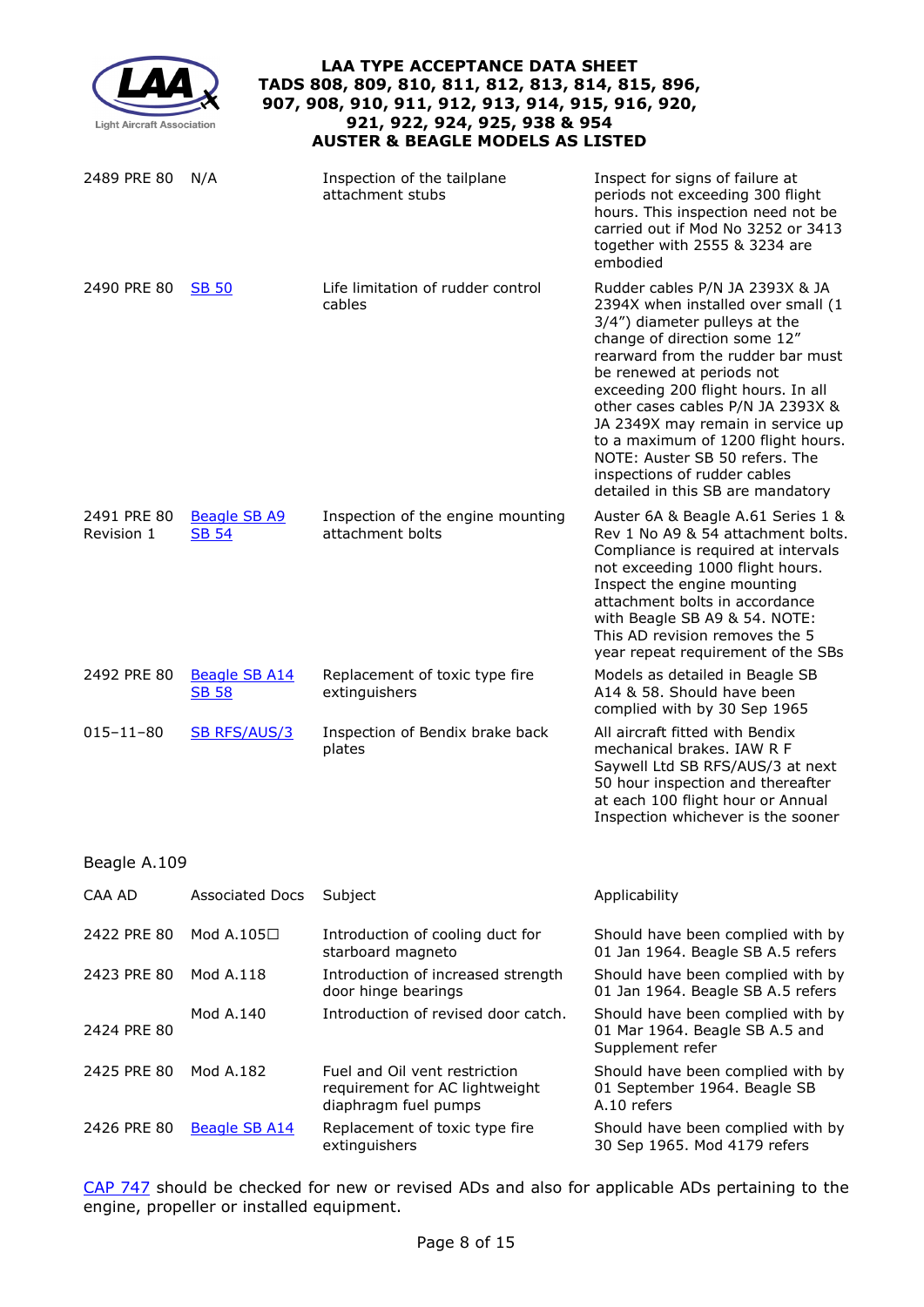

## 2.6 Mandatory Permit Directives

The following MPDs are applicable to this aircraft type:

[MPD 1995-001 R5](http://www.lightaircraftassociation.co.uk/engineering/TADs/808/MPD%201995-001%20R5.pdf) Regarding ex C of A aircraft now operating on a Permit to Fly

Also check the LAA website for MPDs that are non-type specific  $(TL 2.22)$ .

## 2.7 LAA Required Modifications (including LAA issued AILs, SBs, etc)

[MOD/896/001 Issue 2](http://www.lightaircraftassociation.co.uk/engineering/Auster6.pdf) Inspection of flap auto-trim interconnect cables (Auster 6 series) [MOD/908/001 Issue 2](http://www.lightaircraftassociation.co.uk/engineering/bt%20s%2023.pdf) Inspection of flap auto-trim interconnect cables (Beagle Terrier series 2 & 3) [MOD/912/001 Issue 2](http://www.lightaircraftassociation.co.uk/engineering/bt%20s.1.pdf) Inspection of flap auto-trim interconnect cables (Beagle Terrier series 1)<br>MOD/920/001 Issue 2 Inspection of rivets securing the aileron operating rod end fittings Inspection of rivets securing the aileron operating rod end fittings (Auster AOP.9 & Auster E-3)

Note: Manufacturer issued Service Bulletins and other continuing airworthiness data are listed in paragraph 3.3.

#### 2.8 Additional engine operating limitations to be placarded or shown by instrument markings

Notes:

- Refer to the engine manufacturer's latest documentation for the definitive parameter values and recommended instruments.
- Where an instrument is not fitted, the limit need not be displayed.

### 2.9 Control surface deflections

Due to the large number of models covered by this TADS, the relevant documentation for a specific model should be consulted for information on the control surface deflections.

#### 2.10 Operating Limitations and Placards

Due to the large number of models covered and the fact that modifications may have been carried out to individual aircraft, the Operating Limitations for a specific aircraft should be consulted regarding that aircraft's operating limitations and placards.

#### Additional Placards

In addition to the placards stated on an individual aircraft's Operating Limitations, all aircraft will also require the following additional placards:

"Occupant Warning - This Aircraft has not been Certificated to an International Requirement"

A fireproof identification plate must be fitted to fuselage, engraved or stamped with aircraft's registration letters.

### 2.11 Maximum permitted empty weight

Not applicable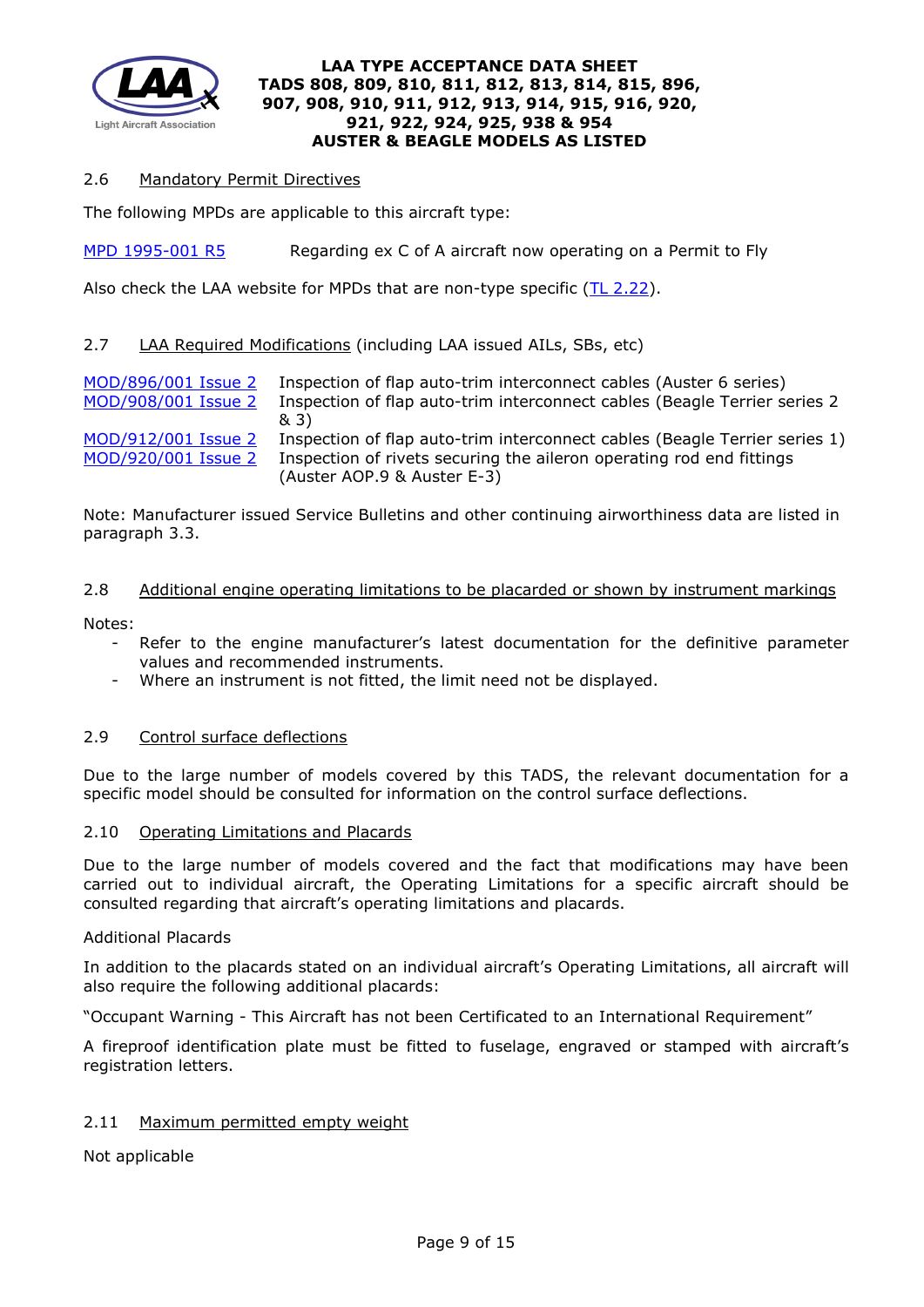

### **Section 3 – Advice to owners, operators and inspectors**

### 3.1 Maintenance Manual

The [International Auster Club](http://www.austerclub.org/) have various manuals and technical support data available for club members through their website. It should be remembered that individual aircraft may have been modified from their original production state. In addition, the International Auster Club has a [Links](http://www.austerclub.org/links/) page providing contact details to people and companies providing spares and support for the type.

Some manuals for reference purposes are available for Austers at [Avialogs \(Auster\)](http://www.avialogs.com/index.php/en/aircraft/uk/beagle-aircraft/a61/flight-manual-for-the-beagle-a-61-series-2.html) and for Beagles at [Avialogs \(Beagle\).](http://www.avialogs.com/index.php/en/aircraft/uk/beagle-aircraft/a61.html)

For engine information, consult the relevant engine manufacturer's maintenance schedule.

Owners should obtain copies of the relevant Maintenance Manual and make this available as required to their Inspector.

### 3.2 Manufacturer's/Standard Options

There are no standard options for these types.

Note: Any modifications to these types of aircraft require LAA Engineering approval for that specific modification and aircraft.

# 3.3 Manufacturer's Information (including Service Bulletins, Service Letters, etc)

Various forms of continuing airworthiness data were produced by Auster and later companies providing type support. These were in the form of Service Bulletins (SB) and often concern information on a variety of subjects rather than the more normal one SB for one particular issue. Service Letters (SL) were also produced by Beagle after they took over the type support.

| Ref No          | Description                                                                                                                                                                                                                | Applicability |
|-----------------|----------------------------------------------------------------------------------------------------------------------------------------------------------------------------------------------------------------------------|---------------|
| <b>SB1</b>      | Strengthened aileron brackets, tacho drives, propeller bolts,<br>operations, tail wheels, wheels, silencers, door locks, spares,<br>publications, Cirrus engine mods, BTH magneto coupling &<br>sparking plug adapters     | Various       |
| SB <sub>2</sub> | Shock cords, equipment weights, tailplane bracing wires, lift<br>strut bonding, engine cowling rivets, window fasteners, tail<br>spring attachment bolts & rear seat.                                                      | Various       |
| <b>SB 3</b>     | CofA, exhaust deflector plate, engine oil, undercarriage<br>inspection, window fasteners, Cirrus engine mods, propeller<br>bolts, Cirrus magneto drive oil leak, Cirrus propeller hub mod<br>& Autoklean filter inspection | Various       |
| <b>SB4</b>      | Tailplane attachment, carburettor heat, tail wheels, Cirrus<br>engine notes, magneto drive gear lubrication, tacho drive &<br>Cirrus engine mods.                                                                          | Various       |
| <b>SB 5</b>     | Lift struts, carburettor heater, mods, serial plates & Model D                                                                                                                                                             | Autocrat      |
| <b>SB 6</b>     | Cirrus engine                                                                                                                                                                                                              | Autocrat      |
| <b>SB 7</b>     | Fraying of rudder cables, Continental engines, Long range<br>tanks, fabric & Cirrus engine studs                                                                                                                           | Various       |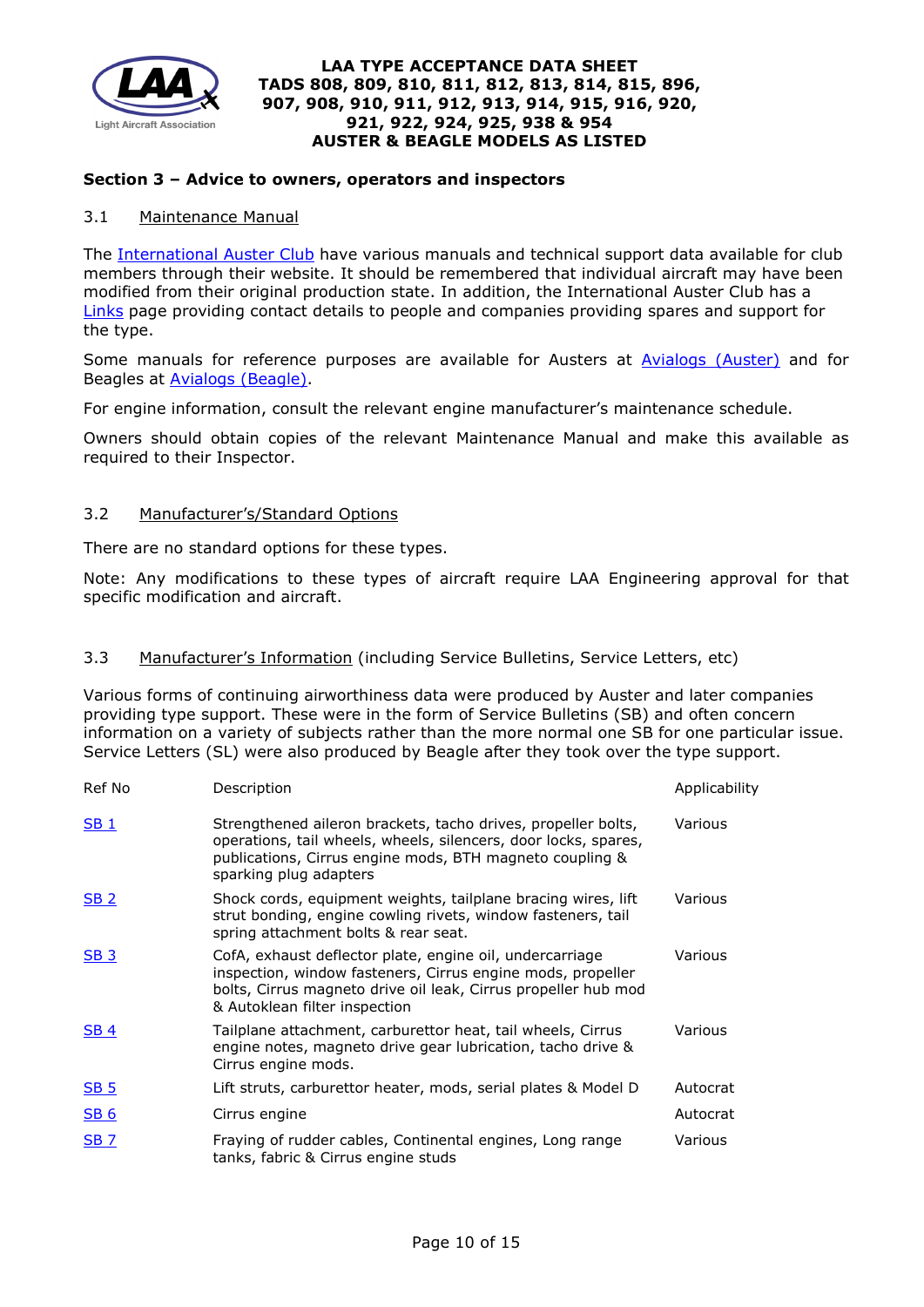

| <b>SB 8</b>     | Wooden propellers, carburettor heat control, sparking plugs,<br>radio, increase in all up weight, Cirrus side chutes &<br>attachment studs                                                                                        | Various                               |
|-----------------|-----------------------------------------------------------------------------------------------------------------------------------------------------------------------------------------------------------------------------------|---------------------------------------|
| SB <sub>9</sub> | Manual of instructions, C-75 engine mods, serial plates, Cirrus<br>engine controls & Service Instructions                                                                                                                         | Various                               |
| <b>SB 10</b>    | Tailplane bracing wires, long range tank support bolts, safety<br>harness, heavy landing undercarriage inspection, seat bolts &<br>brake cables                                                                                   | Various                               |
| <b>SB 11</b>    | Seat back support, serial plates, safety harness & Cirrus SI                                                                                                                                                                      | Various                               |
| <b>SB 12</b>    | Modified engine mount                                                                                                                                                                                                             | J1 Autocrat                           |
| <b>SB 13</b>    | Seat canvasses, approval of new propeller, Cirrus engine notes                                                                                                                                                                    | Various                               |
| <b>SB 14</b>    | Rear dual seating, silencers, crop dusting, crop spraying,<br>Goodyear crosswind undercarriage, retuned goods &<br>regulations                                                                                                    | Various                               |
| <b>SB 15</b>    | Starter isolation switch, tail wheel pivot bolt, flap limiting<br>speed, Cirrus engine notes, cylinder heads & carburettor<br>steady bracket.                                                                                     | Various                               |
| <b>SB 16</b>    | Long range tank, increase in all up weight, corrosion of lift<br>struts & spare parts                                                                                                                                             | Various                               |
| <u>SB 17</u>    | General servicing instructions, floorboard attachments, double<br>rear seat, electrical installations, overhauled Lycoming engines                                                                                                | Various                               |
| <b>SB 18</b>    | Essential mods, towing hook & double rear seat                                                                                                                                                                                    | Various                               |
| <b>SB 19</b>    | Towing hook, undercarriage attachment bolts & essential mods                                                                                                                                                                      | Various                               |
| <b>SB 20</b>    | Metal propeller, filling oil tank, fuel system water trap,<br>carburettor control, undercarriage attachment bolts & oil<br>pressure                                                                                               | Various                               |
| <b>SB 21</b>    | Cirrus Minor Series II essential mods                                                                                                                                                                                             | All Cirrus Minor Series<br>II engines |
| <b>SB 22</b>    | Lycoming O-290 and wind driven generators                                                                                                                                                                                         |                                       |
|                 |                                                                                                                                                                                                                                   | Various                               |
| <b>SB 23</b>    | Split trailing edge flaps, Lycoming O-290 engines & master<br>switch                                                                                                                                                              | Various                               |
| <b>SB 24</b>    | Model D MTWA, Cirrus engine SBs                                                                                                                                                                                                   | Various                               |
| <b>SB 25</b>    | Flap operating lever & fire extinguisher                                                                                                                                                                                          | Various                               |
| <b>SB 26</b>    | Maximum diving speeds, mods & technical publications                                                                                                                                                                              | Various                               |
| <b>SB 27</b>    | Windscreen fabric strip, spares schedules, technical<br>publications & Aiglet manual of instructions                                                                                                                              | Various                               |
| <b>SB 28</b>    | Elevator trim tab control wires, Goodyear crosswind wheels &<br>brakes, Gipsy major exhaust pipes, crankshafts & throttle<br>controls, exhaust danger, technical publications, J5 manual of<br>instructions and Cirrus engine SIs | Various                               |
| <b>SB 29</b>    | Seat harness locking clip and engine control grommets                                                                                                                                                                             | J5F & J5G                             |
| <b>SB 30</b>    | Tailplane attachment, technical publications                                                                                                                                                                                      | Various                               |
| <b>SB 31</b>    | Fuel primer, fine pitch windmill generator, cockpit lighting,<br>compass sun cover & battery access door                                                                                                                          | Various                               |
| <b>SB 32</b>    | Tailplane leading edge tube & general servicing note                                                                                                                                                                              | Various                               |
| <b>SB 33</b>    | Brake lining oil deflector plate & essential mods                                                                                                                                                                                 | Various                               |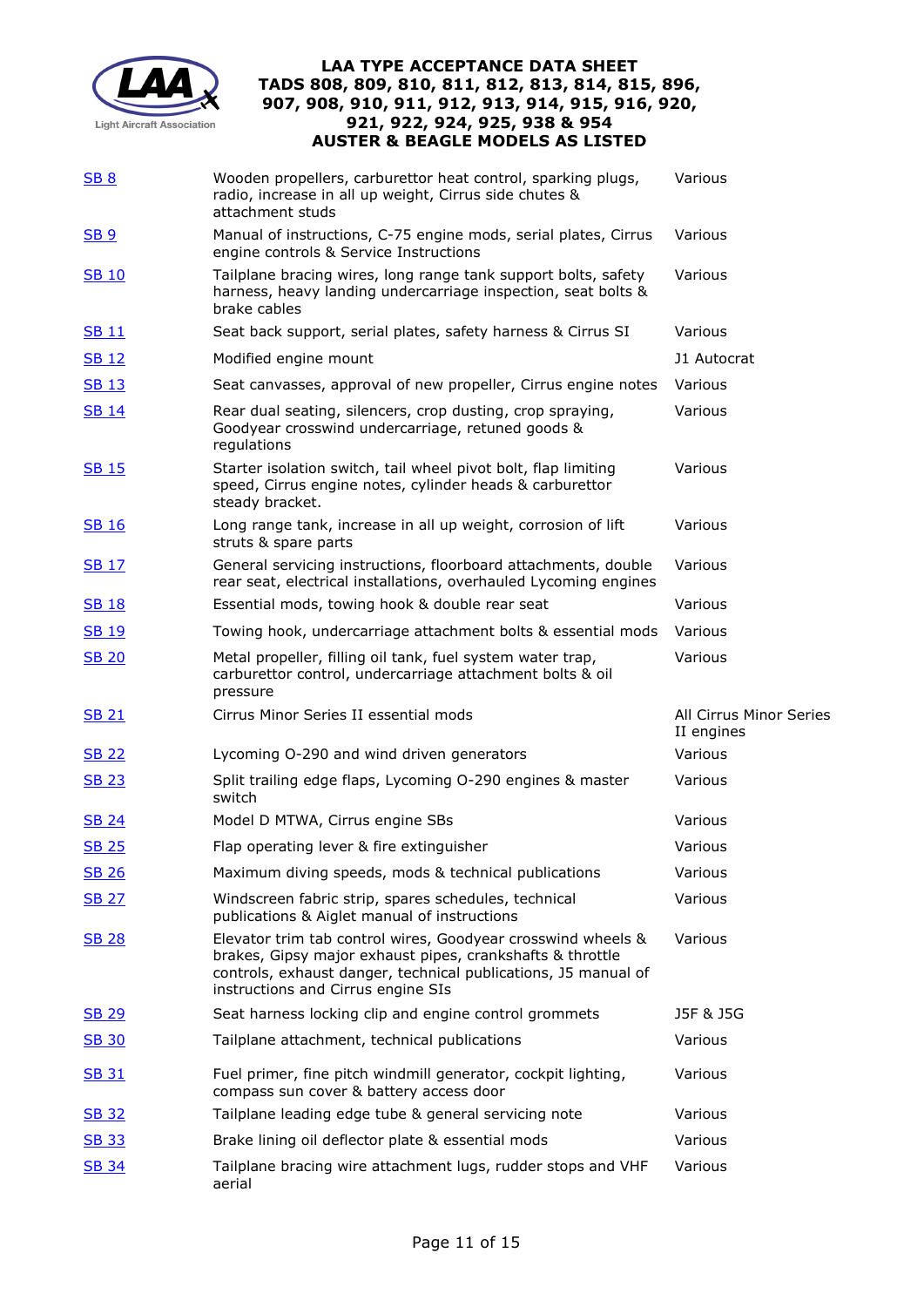

| <b>SB 35</b> | Fixed pitch wooden propeller.                                                                                                              | J1 Autocrat                                                                                                                                              |
|--------------|--------------------------------------------------------------------------------------------------------------------------------------------|----------------------------------------------------------------------------------------------------------------------------------------------------------|
| <b>SB 36</b> | Starter installation & primer feed line                                                                                                    | Various                                                                                                                                                  |
| <b>SB 37</b> | Throttle control, VHF aerial, battery & radio access door,<br>essential mods & tailplane leading edge tube inspections                     | Various                                                                                                                                                  |
| <b>SB 38</b> | Teleflex controls                                                                                                                          | Various                                                                                                                                                  |
| <u>SB 39</u> | Introduction of counter-poise to aerial installation                                                                                       | Various                                                                                                                                                  |
| <b>SB 40</b> | Exhaust manifold support stays & crop dusters                                                                                              | Various                                                                                                                                                  |
| <b>SB 41</b> | Elevator trimmer control, damage to lift struts & technical<br>publications                                                                | Various                                                                                                                                                  |
| <b>SB 42</b> | Gipsy Major engine corrosion of carburettors & fuel pumps                                                                                  | Various                                                                                                                                                  |
| <b>SB 43</b> | Assembly of aileron link cable to control column, J1N<br>undercarriage mod, fully castoring tail wheel & throttle control                  | Various                                                                                                                                                  |
| <b>SB 44</b> | Undercarriage modification                                                                                                                 | J1, J1B, J1N & Mk 5                                                                                                                                      |
| <b>SB 45</b> | Cabin penetration by rain, fitment of wing tanks, approved<br>shock cords & ordering of spares                                             | Various                                                                                                                                                  |
| <b>SB 46</b> | Elevator trim cables, carburettor prime system & rudder<br>control cables                                                                  | Various                                                                                                                                                  |
| <b>SB 47</b> | Hinged servicing panel on firewall (Workmaster), torque<br>loading of tail wheel units, excessive use of brakes, price<br>supplement & SBs | Various                                                                                                                                                  |
| <b>SB 48</b> | Strengthened actuator lever assemblies on flap torque shaft                                                                                | All civil Austers except<br>D series                                                                                                                     |
| <u>SB 49</u> | Engine mounts                                                                                                                              | J1U, D5/180 &<br>D6/180                                                                                                                                  |
| <b>SB 50</b> | Rudder cable failure                                                                                                                       | Various with small (1<br>3/4") pulley 12" aft of<br>the rudder pedals                                                                                    |
| <b>SB 51</b> | Engine lubricating oil recommendations                                                                                                     | Various                                                                                                                                                  |
| <b>SB 52</b> | Loading limitations                                                                                                                        | Mk 4, 5, 5C, 5D, J1,<br>J1B, J1N, J1S, J5,<br>J5B, J5F, J5G, J5H,<br>J5K, J5L, J5P, J5Q,<br>J5R, J5V, D5 & D6                                            |
| <b>SB 53</b> | Fabric covering of components                                                                                                              | Model C, D, Mk 3, 4,<br>5, 5C, 5D, J1, J1B,<br>J1N, J1S, J1U, J2, J4,<br>J5, J5B, J5F, J5G,<br>J5H, J5K, J5L, J5P,<br>J5Q, J5R, J5V, J8L,<br>D4, D5 & D6 |
| <b>SB 54</b> | Engine mount attachment bolts                                                                                                              | Model D, Mk 3, 5C,<br>5D, 6A, J1, J1B, J1N,<br>J1S, J4, J5, J5B, J5F,<br>J5G, J5H, J5K, J5L,<br>J5P, J5Q, J5R & J8L                                      |
| <b>SB 55</b> | Fuel & oil vent restriction requirement for AC lightweight<br>diaphragm fuel pumps                                                         | D5/160, D5/180,<br>D6/160, D6/180, J1U<br>& J5V                                                                                                          |
| <b>SB 56</b> | Fabric testing                                                                                                                             | All Auster series<br>aircraft                                                                                                                            |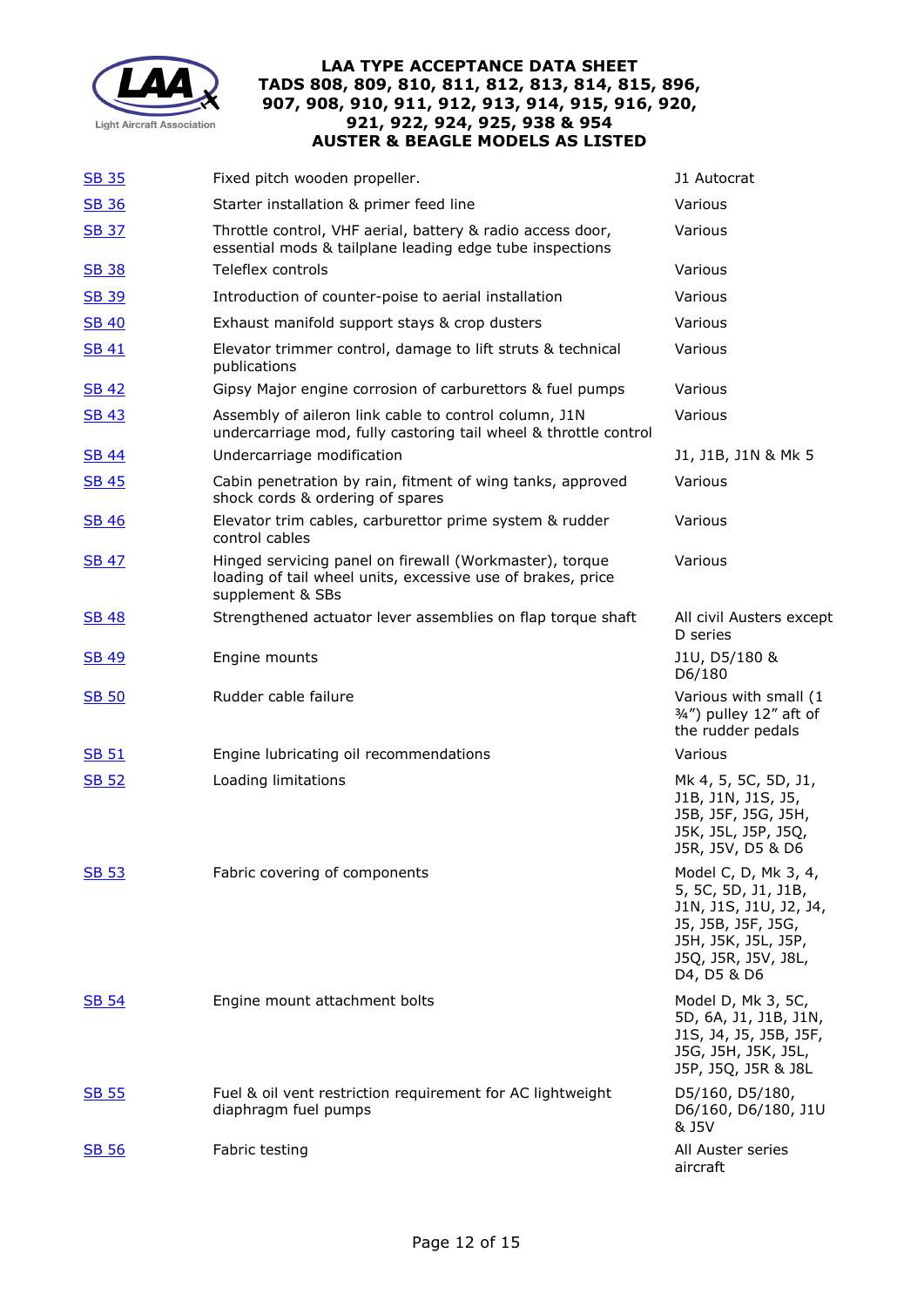

| <b>SB 57</b>                                 | Use of carburettor mixture control                                                               | J1U, J5V, D5/160,<br>D5/180, D6/160,<br>D6/180                                          |
|----------------------------------------------|--------------------------------------------------------------------------------------------------|-----------------------------------------------------------------------------------------|
| <b>SB 58</b>                                 | Replacement of toxic type fire extinguishers                                                     | Model D, Mk 3, J1,<br>J1N, J2, J4, D6/160,<br>D6/180 & 6A                               |
| SB 59                                        | Elevator trim tab wires                                                                          | All Auster variants                                                                     |
| <b>SB RFS/AUS/3</b>                          | Bendix brakes                                                                                    | All Auster types with<br>Bendix brakes                                                  |
| <b>Beagle SL 1</b>                           | Mod kits for engine controls, cabin ventilation and wheel spat<br>doors                          | A.109                                                                                   |
| <b>Beagle SL 2</b>                           | Increase of all up weight                                                                        | J1B, J1N & 6A                                                                           |
| <b>Beagle SL 3</b>                           | Improved replacement AC fuel pump                                                                | A.109, D5/160,<br>D5/180, D6/160, J1U<br>& J5V                                          |
| <b>Beagle SB A1</b>                          | Radio interference suppression                                                                   | A.109                                                                                   |
| <b>Beagle SB A2</b>                          | Lightweight mechanical fuel pump                                                                 | A.109                                                                                   |
| <b>Beagle SB A3</b>                          | E2B compass sunshade                                                                             | A.109                                                                                   |
| <b>Beagle SB A4</b>                          | Rudder operating lever lubrication                                                               | A.109                                                                                   |
| <b>Beagle SB A5</b>                          | Starboard magneto cooling duct, increased strength door<br>hinge bearings and revised door catch | A.109                                                                                   |
| <b>Beagle SB A6</b>                          | Engine lubricating oil recommendations                                                           | A.109 and A.61                                                                          |
| <b>Beagle SB A7</b>                          | Designation of Gipsy Major 10 Mk 2 engines                                                       | 6A, A.61 & A.61/2                                                                       |
| <b>Beagle SB A8</b>                          | Main fuel tanks                                                                                  | A.109                                                                                   |
| <b>Beagle SB A9</b>                          | Engine mounting attachment bolts                                                                 | A.61/1 & A.61/2                                                                         |
| <b>Beagle SB A10</b>                         | Fuel and oil vent restriction requirement for AC lightweight fuel<br>pumps                       | A.109                                                                                   |
| <b>Beagle SB A11</b>                         | Generator attachment bolts                                                                       | A.109 & D5/180                                                                          |
| <b>Beagle SB A12</b>                         | Fabric testing                                                                                   | A.61, A.61/2 & A.109                                                                    |
| <b>Beagle SB A13</b>                         | Use of carburettor mixture control                                                               | A.109                                                                                   |
| <b>Beagle SB A14</b>                         | Replacement of toxic fire extinguishers                                                          | A.61, A.61/2 & A.109                                                                    |
| <b>Beagle SB A15</b>                         | Limitations on operations with wood propellers                                                   | 6A, A.61 & A.61/2                                                                       |
| <b>Beagle SB A16</b><br><b>Beagle SB A17</b> | Withdrawal of approval of propeller type Z8010 and HR671<br>Unusable fuel                        | Gipsy Major 10 Mk 1-<br>1, 1-3, & 1-7, Auster<br>6A, Beagle A.61/1 &<br>A.61/2<br>A.109 |
| <b>Beagle SB A18</b>                         | Elevator trim tab wires                                                                          | D Series, A.61/1 &                                                                      |
|                                              |                                                                                                  | A.61/2                                                                                  |

In the absence of any over-riding LAA classification, inspections and modifications published by the manufacturer should be satisfied according to the recommendation of the manufacturer. It is the owner's responsibility to be aware of and supply such information to their Inspector.

# 3.4 Special Inspection Points

2487 PRE 80 Rear seat loading limitations amendment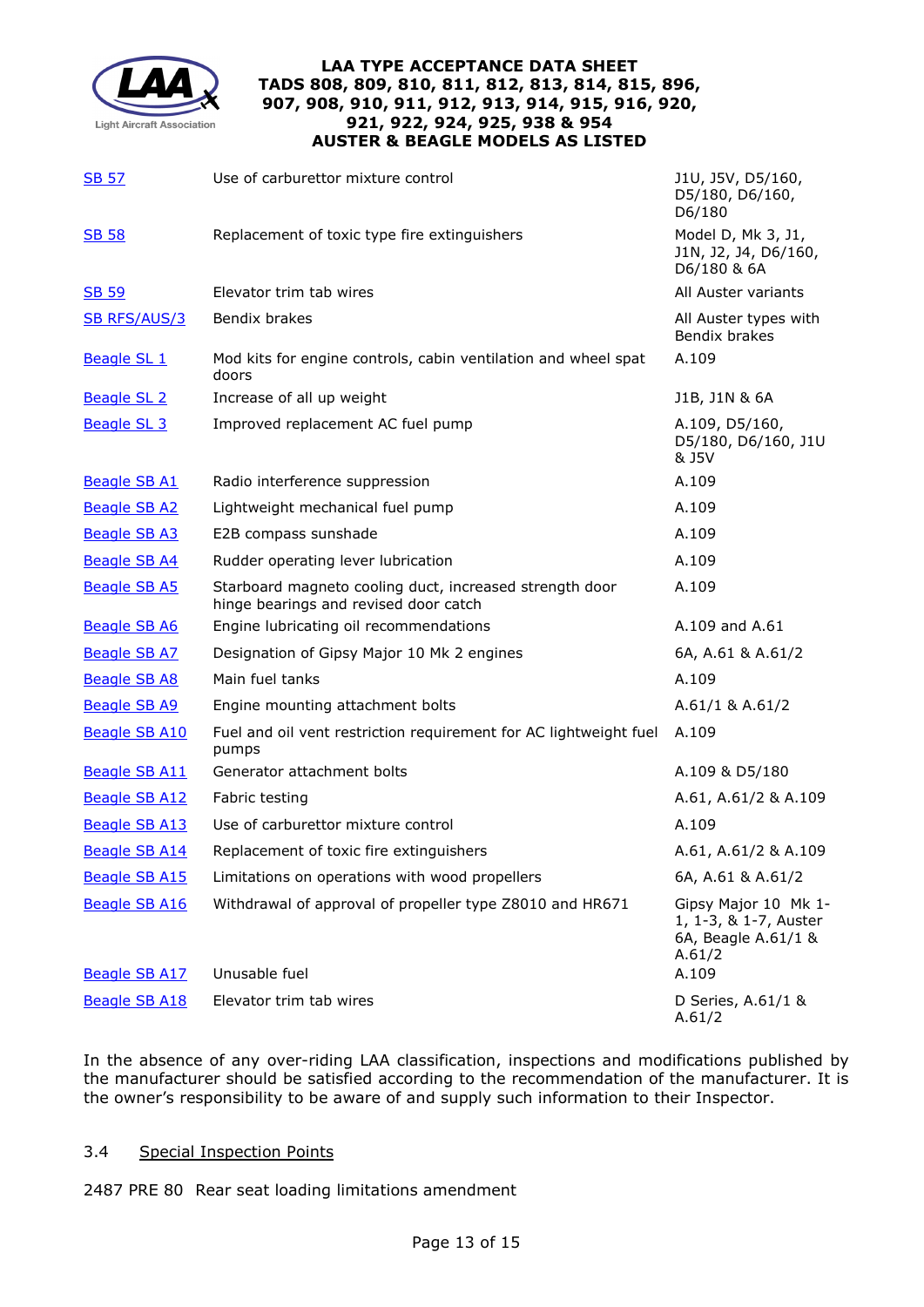

The full notes for the above AD listed in the AD table above are as follows:

Applicability: Auster Models Mk 4, 5, 5C, 5D, J1, J1B, J1N, J1S, J5, J5B, J5F, J5G, J5H, J5K, J5L, J5P, J5Q, J5R, J5V, D5 & D6 which are fitted with a forward fuselage fuel tank.

Compliance is required prior to the next flight on which it is intended to carry passengers on the rear bench seat, but in any case not later than 30 Sep 1976.

Amend the loading limitation chart which is displayed in a plastic holder on the rear cabin bulkhead, as follows:

(1) Draw a line, parallel to the base line of the chart, from the rear seat load at zero fuel, i.e. the intersection of the loading limitation line with the left-hand vertical axis of the chart, and continue this horizontal line to intersect with the right-hand slope of the loading limitation line.

(2) Erase all that part of the original loading limitation line, which lies above the new line (drawn in accordance with 1).

NOTE 1: The following sketch illustrates an amended loading chart. If the existing loading chart should differ significantly from this illustration, advice must be obtained from the CAA prior to amendment. This Directive hereby authorises the Operator to make an entry in the aircraft Log Book, quoting the AD number, and this entry must be made when the loading chart has been amended in accordance with these instructions.





NOTE 2: This requirement was previously issued under CAA Letter Reference 9/92/LTO/1, dated 16 August 1976.

1. Auster Shock Cord Reference Guide